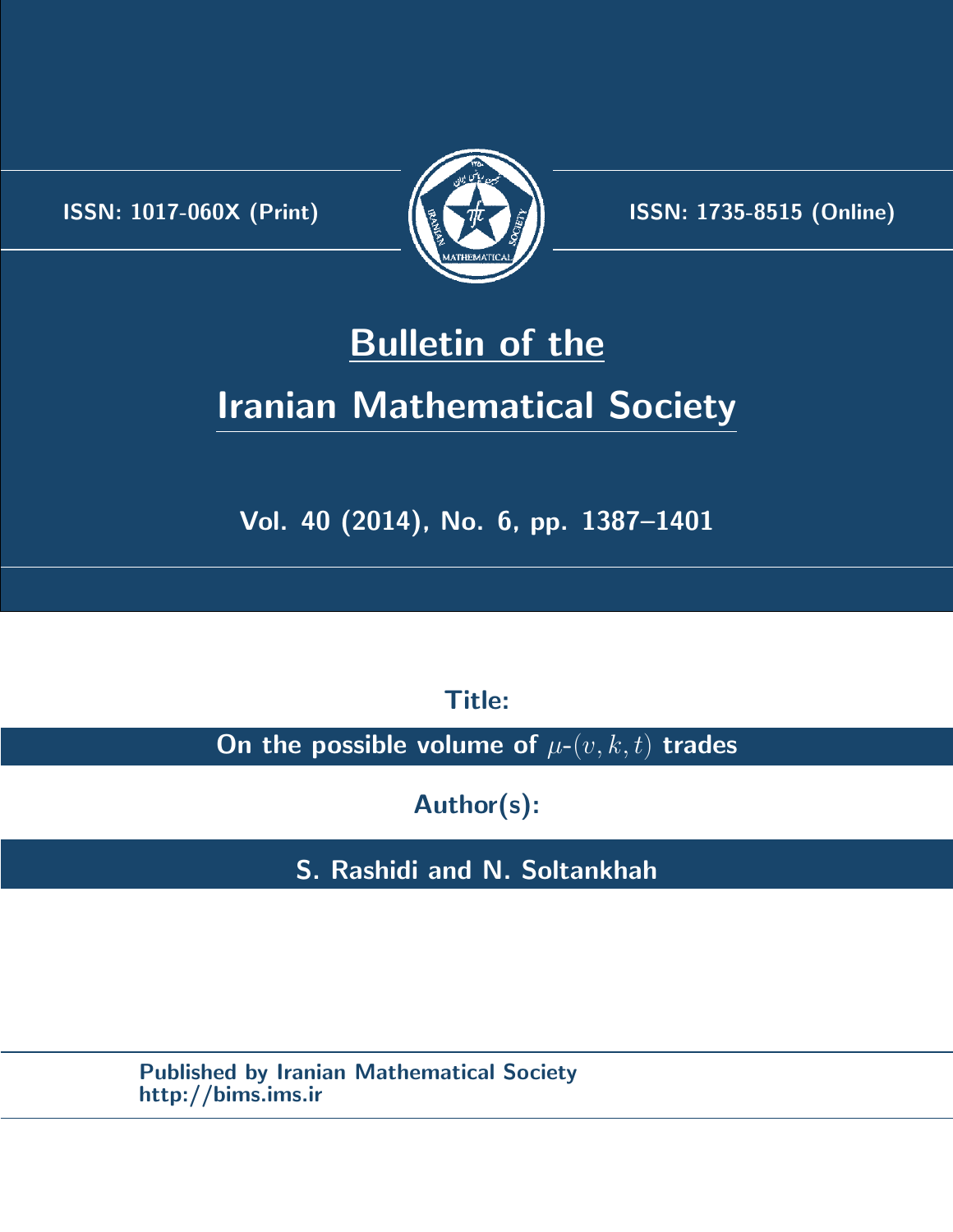# ON THE POSSIBLE VOLUME OF  $\mu$ <sup>-</sup>(*v*, *k*, *t*) **TRADES**

S. RASHIDI AND N. SOLTANKHAH*<sup>∗</sup>*

(Communicated by Ebadollah S. Mahmoodian)

ABSTRACT. A  $\mu$ -way  $(v, k, t)$  *trade* of volume *m* consists of  $\mu$  disjoint collections  $T_1, T_2, \ldots, T_\mu$ , each of *m* blocks, such that for every *t*-subset of *v*-set *V* the number of blocks containing this t-subset is the same in each  $T_i$  ( $1 \leq i \leq \mu$ ). In other words any pair of collections  ${T_i, T_j}$ ,  $1 \leq i < j \leq \mu$  is a  $(v, k, t)$  trade of volume *m*. In this paper we investigate the existence of  $\mu$ -way  $(v, k, t)$  trades and prove the existence of: (i)  $3$ -way  $(v, k, 1)$  trades (Steiner trades) of each volume  $m, m \geq 2$ . (ii) 3-way  $(v, k, 2)$  trades of each volume  $m, m \geq 6$  except possibly  $m = 7$ . We establish the non-existence of 3-way  $(v, 3, 2)$  trade of volume 7. It is shown that the volume of a 3-way  $(v, k, 2)$  Steiner trade is at least 2*k* for  $k \geq 4$ . Also the spectrum of 3-way  $(v, k, 2)$  Steiner trades for  $k = 3$  and 4 are specified. **Keywords:**  $\mu$ -way  $(v, k, t)$  trade, 3-way  $(v, k, 2)$  trade, one-solely. **MSC(2010):** Primary 05B30; Secondary 05B05.

### 1. **Introduction**

Given a set of *v* treatments *V* , let *k* and *t* be two positive integers such that  $t < k < v$ . A  $(v, k, t)$  *trade*  $T = \{T_1, T_2\}$  of volume *m* consists of two disjoint collections  $T_1$  and  $T_2$ , each one containing  $m$  k-subsets of *V* , called *blocks*, such that every *t*-subset of *V* is contained in the same number of blocks in  $T_1$  and  $T_2$ . A  $(v, k, t)$  trade is called  $(v, k, t)$  *Steiner* trade if any t-subset of *V* occurs at most once in  $T_1(T_2)$ .

A  $t - (v, k, \lambda)$  *design*  $(V, B)$  is a collection of blocks such that each *t*−subset of *V* is contained in  $\lambda$  blocks.

*⃝*c 2014 Iranian Mathematical Society

Article electronically published on December 11, 2014.

Received: 15 December 2012, Accepted: 13 October 2013.

*<sup>∗</sup>*Corresponding author.

<sup>1387</sup>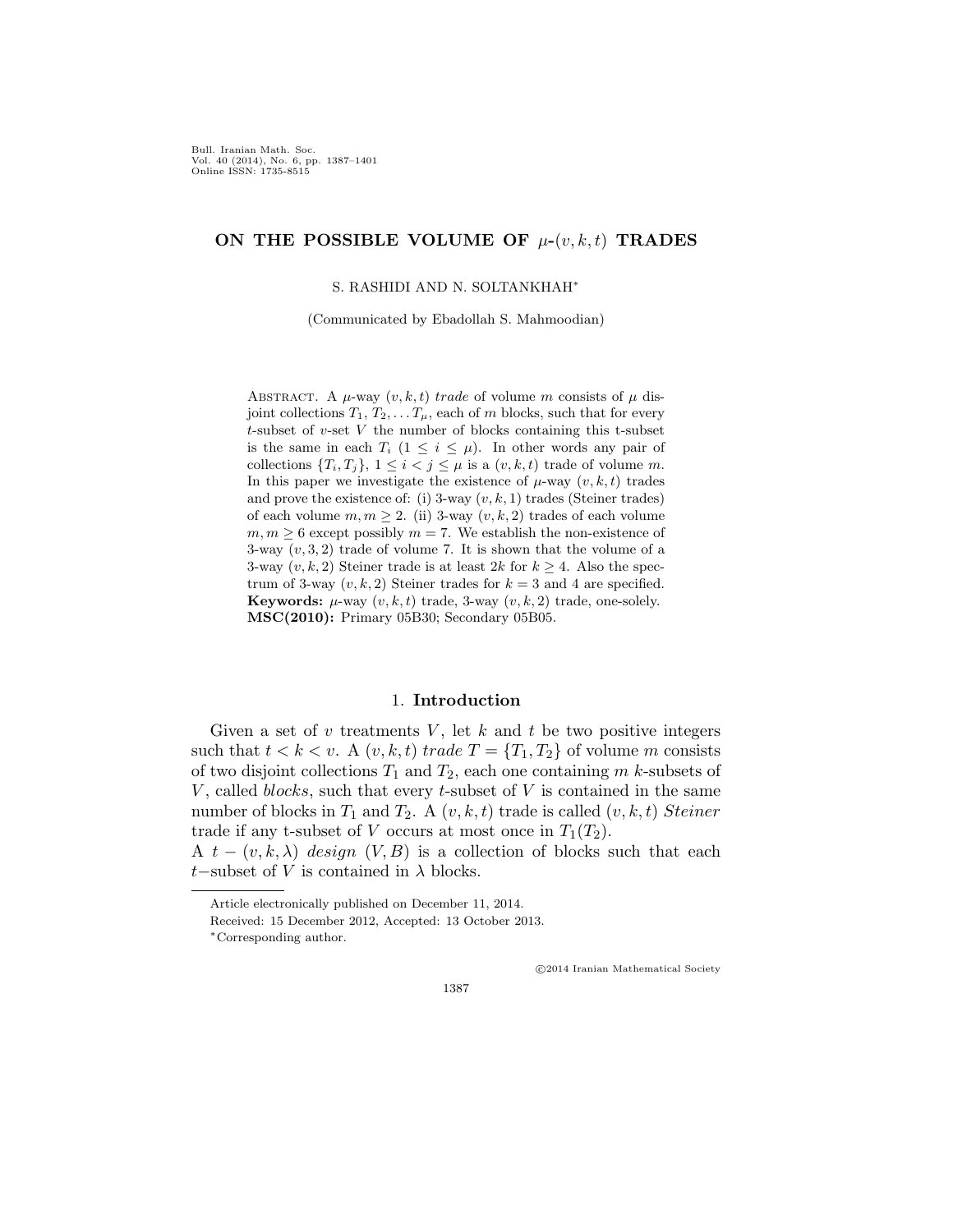When  $m = 0$  the trade is said to be *void*. A  $(v, k, t)$  trade (design) is also a  $(v, k, t')$  trade (design), for all  $t'$  with  $0 < t' < t$ . In a  $(v, k, t)$ trade, both collections of blocks must cover the same set of elements. This set of elements is called the *foundation* of the trade and is denoted by  $found(T)$ .

A 2 *−* (*v,* 3*,* 1) design is called a *Steiner triple system* of order *v* and is often denoted by  $STS(v)$ . It is well known that a  $STS(v)$  exists if and only if  $v \equiv 1, 3 \pmod{6}$ .

A *Kirkman triple system* of order *v* that is often denoted by *KT S*(*v*) is a Steiner triple system of order *v* (*V, B*) together with a partition *R* of the set of triples *B* into subsets  $R_1, R_2, \ldots, R_n$  called parallel classes such that each  $R_i$   $(i = 1, 2, \ldots, n)$  is a partition of *V*.

A *partial triple system* (PTS) is a pair (*V, P*) where *V* is a finite nonempty n-set and  $P$  is a collection of 3-subsets of  $V$ , called blocks (or triples), such that every pair of distinct elements of *V* is contained in at most one block of *P*.

Two partial triple systems (*V, P*1) and (*V, P*2) are said to be disjoint and mutually balanced (DMB) if:

 $(i)$   $P_1$  ∩  $P_2 = \phi$ .

(ii) any given pair of distinct elements of  $V$  is contained in a block of  $P_1$ if and only if it is contained in a block of *P*2.

Milici and Quattrocchi (1986) used what is now known as Steiner trades and named them, DMB (disjoint and mutually balanced). The concept of trade was first introduced in 1960s by Hedayat [[11](#page-15-0)]. Hedayat and Li applied the method of trade-off and trades for building BIBDs with repeated blocks (1979-1980). Papers by Hwang [[12\]](#page-15-1), Mahmoodian and Soltankhah [\[15](#page-15-2)], and Asgari and Soltankhah [\[3\]](#page-15-3) deal with the existence and non-existence of  $(v, k, t)$  trades. The concept of trade was introduced for BIBDs first and then it was used in the Latin squares with Latin trade title (see [[1](#page-14-0)]) and in the Graph theory with *G*-trade title  $(see [4]).$  $(see [4]).$  $(see [4]).$ 

The definition of trades can be generalized, and here we introduce  $\mu$ -way trades ( $\mu \geq 2$ ) as follows:

**Definition 1.1.** *A*  $\mu$ -way  $(v, k, t)$  *trade of volume m consists of*  $\mu$  *disjoint collections*  $T_1$ ,  $T_2$ ,  $\ldots$   $T_\mu$ , each of *m* blocks, such that for every *t-subset of v-set V the number of blocks containing this t-subset is the same in each*  $T_i$   $(1 \leq i \leq \mu)$ *. In other words any pair of collections*  $\{T_i, T_j\}$ ,  $1 \leq i < j \leq \mu$  *is a*  $(v, k, t)$  *trade of volume m.*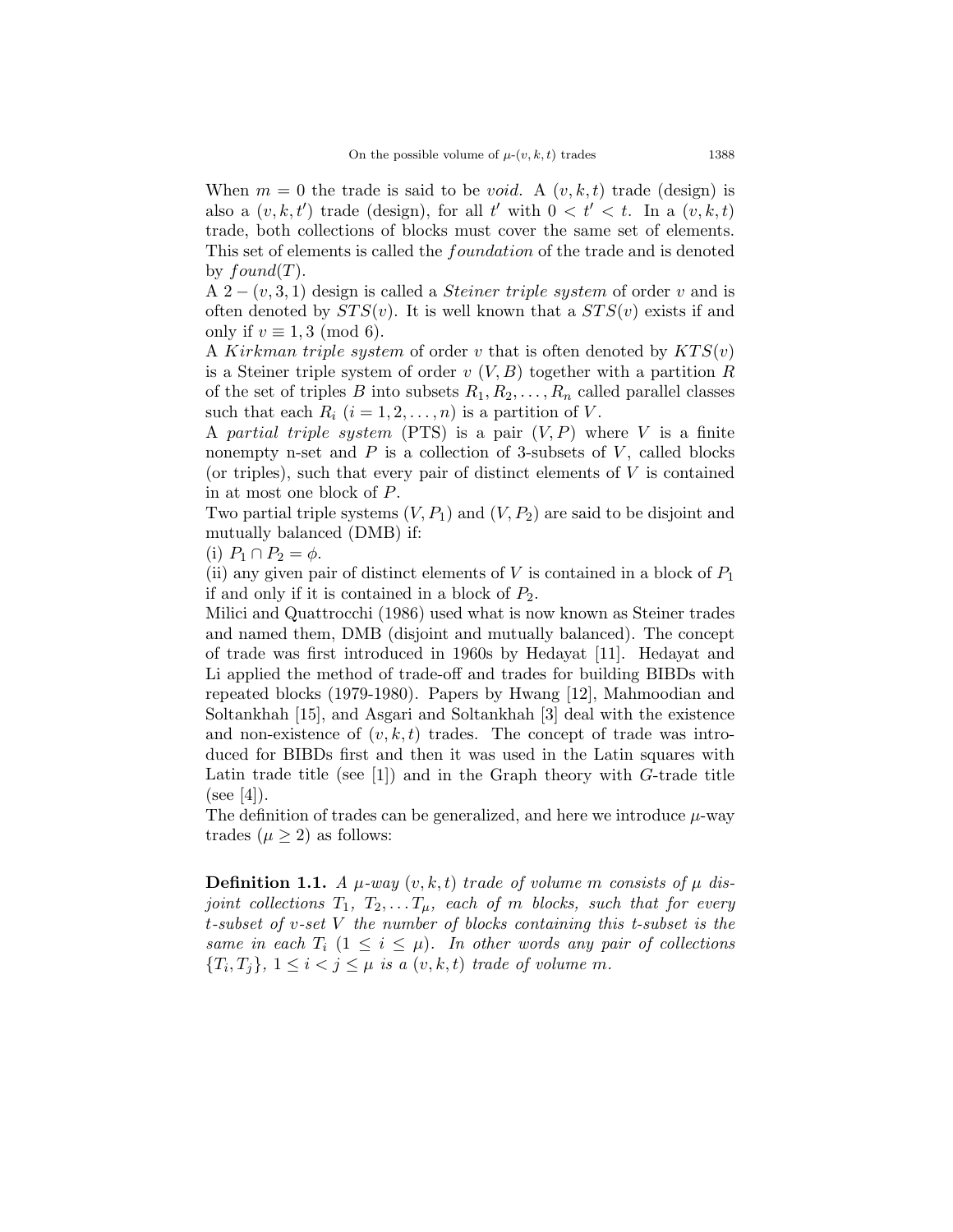<span id="page-3-0"></span>**Definition 1.2.** *A*  $\mu$ -way  $(v, k, t)$  trade is called  $\mu$ -way  $(v, k, t)$  Steiner *trade if any t-subset of found(T) occurs at most once in*  $T_1$  ( $T_j$ ,  $j \ge 2$ ). **Example 1.3.** *The following trades are 3-way* (8*,* 3*,* 2) *Steiner trade and 3-way* (11*,* 3*,* 2) *Steiner trade of volume 8 and 13, respectively:*

|         |         |         | $T_1$     | $T_2$     | $T_3$     |
|---------|---------|---------|-----------|-----------|-----------|
|         |         |         | 1, 2, 11  | 2, 3, 11  | 1, 3, 11  |
| $T_1$   | $T_2$   | $T_3$   | 3, 10, 11 | 1, 10, 11 | 2, 10, 11 |
| 1, 2, 3 | 1, 2, 4 | 1, 2, 7 | 1, 3, 7   | 1, 2, 8   | 1, 2, 9   |
|         |         |         | 1, 10, 9  | 1, 3, 5   | 1, 10, 8  |
| 1, 4, 7 | 1, 3, 8 | 1, 3, 5 | 1, 5, 8   | 1, 7, 9   | 1, 5, 7   |
| 1, 5, 8 | 1, 5, 7 | 1, 4, 8 | 2, 3, 6   | 2, 10, 9  | 2, 3, 4   |
| 2, 4, 8 | 2, 3, 7 | 2, 4, 6 | 2, 10, 8  | 2, 4, 6   | 2, 6, 8   |
| 2, 6, 7 | 2, 6, 8 | 2, 3, 8 | 2, 4, 9   | 3, 10, 6  | 3, 10, 7  |
| 3, 5, 7 | 4, 6, 7 | 3, 6, 7 | 3, 4, 5   | 3, 4, 7   | 3, 5, 6   |
| 3, 6, 8 | 4, 5, 8 | 4, 5, 7 | 6, 8, 4   | 6, 5, 8   | 7, 9, 4   |
| 4, 5, 6 | 3, 5, 6 | 5, 6, 8 |           |           |           |
|         |         |         | 6, 10, 5  | 7, 5, 10  | 9, 5, 10  |
|         |         |         | 7, 9, 5   | 9, 4, 5   | 8, 4, 5   |
|         |         |         | 7, 10, 4  | 8, 4, 10  | 6, 4, 10  |

Trades are also intimately connected with the so-called *intersection* problem for combinatorial structures. This basically asks, given two combinatorial structures with the same parameters, and based on the same underlying set, such as a pair of block designs or a pair of latin rectangles, in how many ways may they intersect? So for two block designs, how many common blocks may there be? Of course, removing a set of *m* blocks from a design and replacing them with a distinct set of *m* blocks which nevertheless still make the whole collection of blocks a design with the same parameters, is utilising a trade of volume *m* to yield two designs with *m* blocks different, and so a known number of blocks in common.

The *intersection problem* has also been considered for more than just *pairs* of combinatorial structures; the intersection of  $\mu$  combinatorial structures with  $\mu > 2$  was dealt with in, for example, [[17\]](#page-15-5) for three Steiner triple systems and [[2\]](#page-14-1) for three latin squares. These correspond in the same manner to  $\mu$ -way trades in the corresponding combinatorial structure.

So it is clear that if there exist three  $t - (v, k, \lambda)$  designs  $(V, B)$  which intersect in the same set of *m* blocks, and which differ in the remaining blocks then we obtain a 3-way  $(v', k, t)$  trade of volume  $b_v - m$  where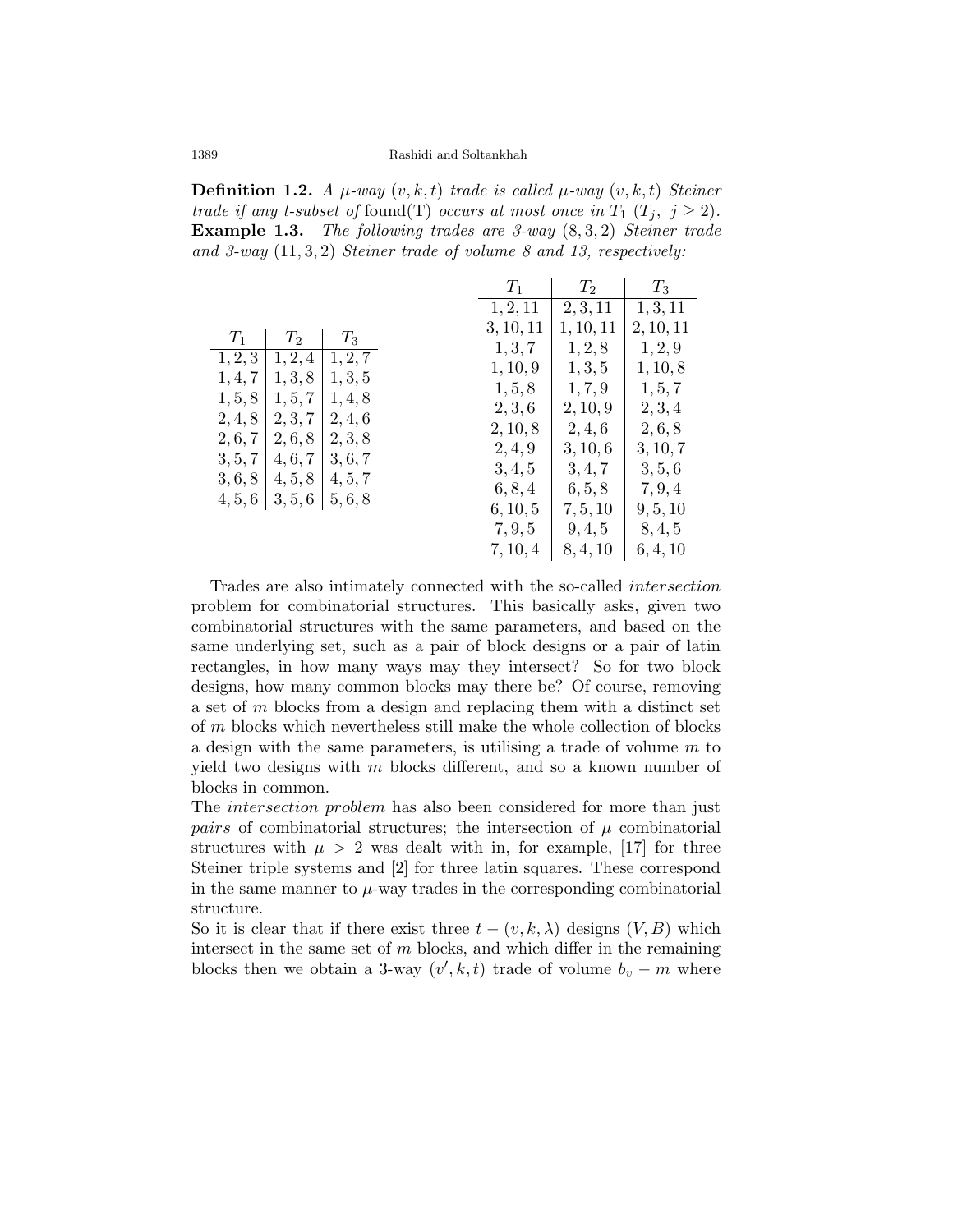$b_v = |B|$ . Conversely let  $D = (V, B)$  be a  $t - (v, k, \lambda)$  design and *T* =  ${T_1, T_2, T_3}$  be a 3-way  $(v, k, t)$  trade of volume *m*. If *T*<sub>1</sub> ⊆ *B*, we say that *D* contains the trade *T*, and if we replace  $T_i$  ( $i = 2, 3$ ) with *T*<sub>1</sub>, then we obtain new designs  $D_i = (D - T_1) \cup T_i$  which are denoted by  $D_i = D + T_i$  with the same parameters of *D*, and  $|D_i \cap D| = |D_i \cap D_j|$ *b*<sup>*v*</sup> − *m* (2 ≤ *i, j* ≤ 3). If there is not a 3-way (*v*<sup>'</sup>, *k*, *t*) trade of volume *m*, then there does not exist three designs with intersection number  $b_v - m$ . It is important to understand the structure of *µ*-way trades and conditions for their existence and non-existence. Here, the following question is of interest.

**Question 1.4.** *For a given µ, what is the set of all possible volume sizes (the "volume spectrum") of a*  $\mu$ *-way*  $(v, k, t)$  *trade?* 

We now introduce some notations. Let  $\mathcal{S}_{\mu}(t,k)$  ( $\mathcal{S}_{\mu}(t,k)$ ) denote the set of all possible volume sizes of a  $\mu$ -way  $(v, k, t)$  trade  $(\mu$ -way  $(v, k, t)$ Steiner trade).

This question has been answered for  $\mu = 2$  until now as follows:

- $(1)$  [\[12](#page-15-1)]  $S_2(2, k) = \mathbb{N} \setminus \{1, 2, 3, 5\}.$
- (2)  $[14]$  $[14]$   $S_{2s}(2,3) = \mathbb{N} \setminus \{1,2,3,5\}.$
- (3) [\[7\]](#page-15-7)  $S_{2s}(2,4) = \mathbb{N} \setminus \{1,2,3,4,5,7\}.$
- (4) [\[8\]](#page-15-8)  $S_{2s}(2,5) = \mathbb{N} \setminus \{1,2,3,4,5,6,7,9,11\}.$
- $(5)$   $[8]$   $S_{2s}(2,6) = \mathbb{N} \setminus \{1,2,3,4,5,6,7,8,9,11,13\}.$
- (6) [\[8\]](#page-15-8) If  $0 < m < 2k 2$  or  $m = 2k 1$  then  $m \notin \mathcal{S}_{2s}(2, k)$ .
- (7) [\[8\]](#page-15-8) If  $m = 0, m \ge 3k 3$  or  $m$  is even and  $2k 2 \le m \le 3k 4$ then  $m \in \mathcal{S}_{2s}(2,k)$ .
- (8) [\[9\]](#page-15-9)  $2k + 1 \in S_{2s}(2, k)$  precisely when  $k \in \{3, 4, 7\}$ .
- (9) [\[13](#page-15-10)] If *m* is odd and  $2k + 3 \le m \le 3k 4$ , then  $S_{2s}(2, k)$  does not contain *m* for  $k \geq 7$ .
- $(10)$   $[10]$  $[10]$   $S_{2s}(3,4) = \mathbb{N} \setminus \{1,2,3,4,5,6,7,9,10,11,13\}.$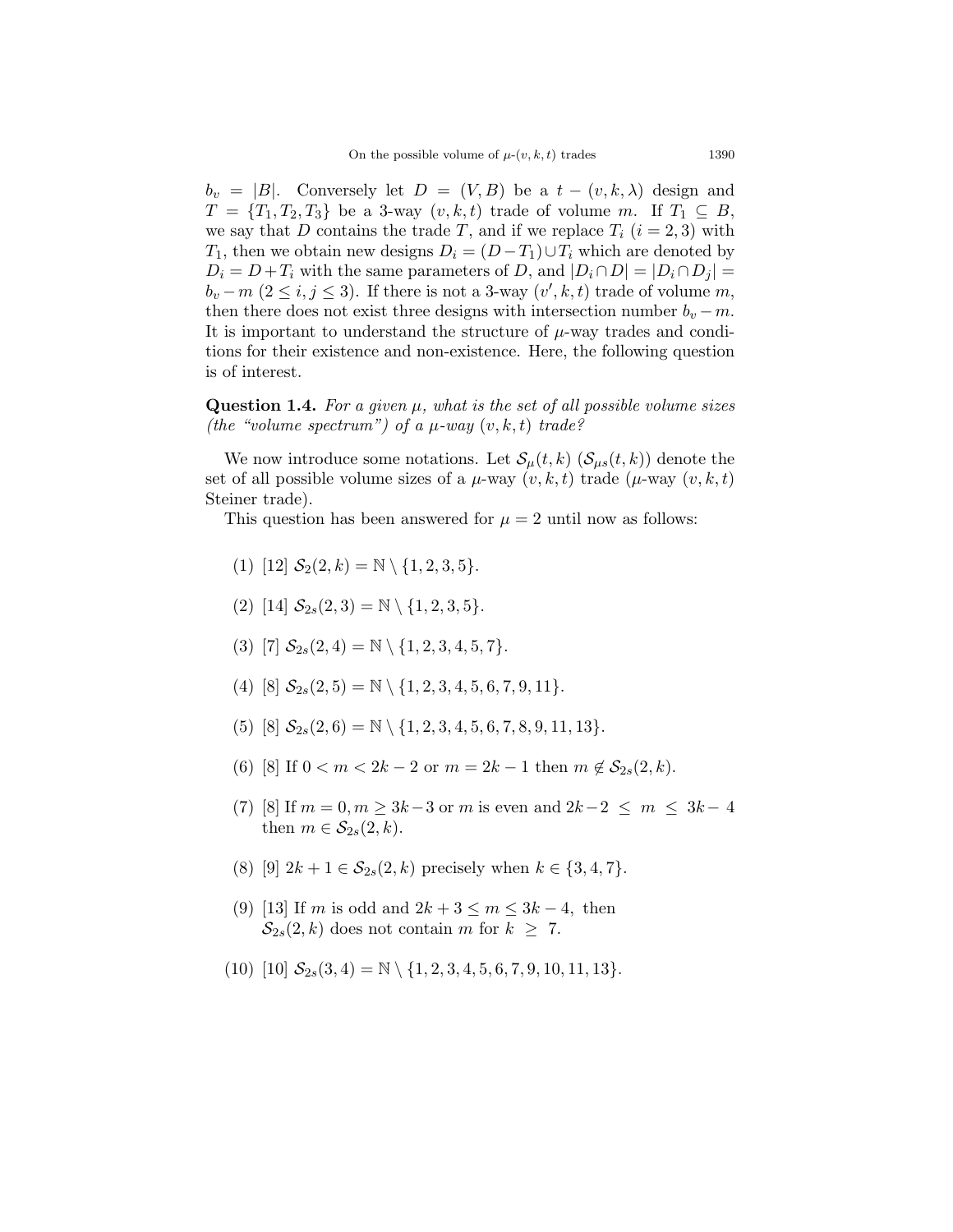In this paper for  $\mu = 3$ , we investigate this question and our results include the following.

**Main results:**

(1)  $S_3(1,k) = S_{3s}(1,k) = \mathbb{N} \setminus \{1\}, k \geq 2.$  $(2)$   $S_3(2,3) = \mathbb{N} \setminus \{1,2,3,4,5,7\}.$  $(S)$   $S_3(2, k) \setminus \{7\} = \mathbb{N} \setminus \{1, 2, 3, 4, 5\}.$  $(S)$   $S_{3s}(2,3) = N \setminus \{1,2,3,4,5,7\}.$  $(5)$   $S_{3s}(2,4) = \mathbb{N} \setminus \{1,2,3,4,5,6,7\}.$  $(6)$   $S_{3s}(2, k) \subseteq \mathbb{N} \setminus \{1, 2, \ldots, 2k - 1\}.$ 

#### 2. **Preliminary results**

We start this section with some notations and useful results. Let  $T =$  ${T_1, \ldots, T_u}$  be a *µ*-way  $(v, k, t)$  trade of volume *m*, and  $x, y \in \text{found}(T)$ . Then the number of blocks in  $T_i$  ( $1 \leq i \leq \mu$ ) which contains *x* is denoted by  $r_x$  and the number of blocks containing  $\{x, y\}$  is denoted by  $\lambda_{xy}$ . The set of blocks in  $T_i$   $(1 \leq i \leq \mu)$  which contains  $x \in$  found(T) is denoted by  $T_{ix}$  ( $1 \leq i \leq \mu$ ) and the set of remaining blocks by  $T'_{ix}$  ( $1 \leq i \leq \mu$ ). By applying a result in [[12\]](#page-15-1), we see that if  $r_x < m$ , then  $T_x = \{T_{1x}, \ldots,$ 

 $T_{\mu x}$ } is a  $\mu$ -way  $(v, k, t - 1)$  trade of volume  $r_x$ , and furthermore  $T'_x =$  $\{T'_{1x}, \ldots, T'_{\mu x}\}\$ is a  $\mu$ -way  $(v-1, k, t-1)$  trade of volume  $m - r_x$ . If we remove x from the blocks of  $T_x$ , then the result will be a  $\mu$ -way  $(v-1, k-1, t-1)$  trade which is called derived trade of *T*.

It is easy to show that if *T* is a Steiner trade then its derived trade is also a Steiner trade.

If  $T = \{T_1, \ldots, T_{\mu}\}$  and  $T^* = \{T_1^*, \ldots, T_{\mu}^*\}$  are two  $\mu$ -way  $(v, k, t)$  trades. Then we define  $T + T^* = \{T_1 \cup T_1^*, \ldots, T_\mu \cup T_\mu^*\}$ . It is easy to see that  $T + T^*$  is a  $\mu$ -way  $(v, k, t)$  trade. If *T* and  $T^*$  are Steiner trades and found(T)  $\cap$  found(T<sup>\*</sup>) =  $\phi$ , then  $T + T^*$  is also a Steiner trade.

**Definition 2.1.** Let  $T = \{T_1, T_2, \ldots, T_\mu\}$  be a  $\mu$ -way  $(v, k, t)$  Steiner *trade.* We say *T* is *t*-solely balanced if  $T_i$  and  $T_j$  ( $1 \leq i \leq j \leq \mu$ )  $contain\ no\ common\ (t+1)-subset.$ 

<span id="page-5-0"></span>The following theorem will be used repeatedly in the sequel. **Theorem 2.2.** *(i)* Let  $T = \{T_1, T_2, \ldots, T_{\mu}\}$  be a  $\mu$ -way  $(v, k, t)$  trade *of volume m.* Then, based on T, a  $\mu$ -way  $(v + \mu, k + 1, t + 1)$  trade  $T^*$ *of volume µm can be constructed.*

*(ii)* If  $T$  *is*  $t$ -solely balanced, then  $T^*$  *is a Steiner trade.*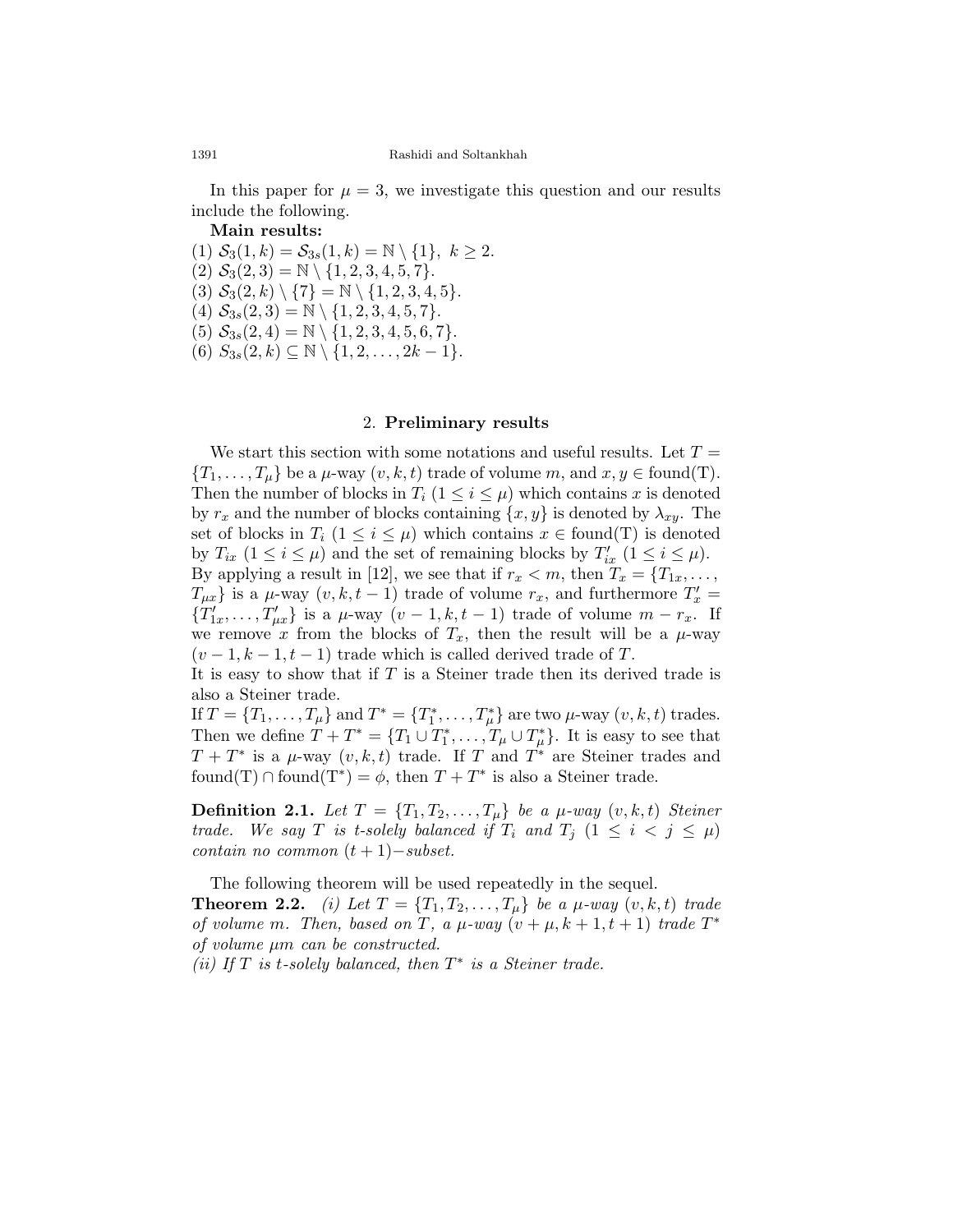*Proof.* (i) Let  $x_1, x_2$  and  $x_\mu$  be  $\mu$  new elements. Then we can construct the blocks of  $T^* = \{T_1^*, T_2^*, \ldots, T_{\mu}^*\}$  as follows.

| $T^*_1$       | $T_2^*$     | $T_\mu^*$          |
|---------------|-------------|--------------------|
| $x_1T_1$      | $x_1T_2$    | $x_1T_\mu$         |
| $x_2T_2$      | $x_2T_3$    | $x_2T_1$           |
| $x_3T_3$      | $x_3T_4$    | $x_3T_2$           |
|               |             |                    |
| $x_\mu T_\mu$ | $x_\mu T_1$ | $x_{\mu}T_{\mu-1}$ |

Clearly  $T^*$  is a  $\mu$ -way  $(v + \mu, k + 1, t + 1)$  trade of volume  $\mu m$ . (ii) It is obvious.  $\Box$ 

<span id="page-6-0"></span>In the next example, we show the existence of a  $3$ -way  $(v, 3, 2)$  Steiner trade of volume 6 from a 3-way (*v,* 2*,* 1) Steiner trade of volume 2. **Example 2.3.** *Let*  $T = \{T_1, T_2, T_3\}$  *be the 3-way*  $(v, 2, 1)$  *Steiner trade of volume 2.*

| Ί'n | $T_2$ | $\tau_3$ |
|-----|-------|----------|
| 12  | 13    | 14       |
| 34  | 24    | 23       |

*Now we can construct*  $T^* = \{T_1^*, T_2^*, T_3^*\}$  *by the method of the previous Theorem.*

| $T_{1}^{\ast}$ | $T_2^*$ | $T_3^*$     |
|----------------|---------|-------------|
| x12            | x13     | x14         |
| x34            | x24     | x23         |
| 13z            | 12y     | 12z         |
| 24z            | 34y     | 34 <i>z</i> |
| 14y            | 14z     | 13y         |
| 23y            | 23z     | 24y         |
|                |         |             |

**Remark 2.4.** The 3-way (*v,* 3*,* 2) Steiner trade of volume 6 is unique. This trade is isomorphic to the 3-way (7*,* 3*,* 2) Steiner trade of volume 6 which is constructed in Example [2.3](#page-6-0).

Let *T* be a 3-way  $(v, 3, 2)$  Steiner trade of volume 6. First assume that, for each  $x \in$  found(T),  $r_x > 2$ . So  $x$  must appear at least 3 times in *T*<sub>1</sub>. Let the first block of  $T_{1x}$  be *x*12. So 1 and 2 must appear at least two times in  $T'_{1x}$ , since  $r_1, r_2 \geq 3$ . Hence *x*, 1 and 2 should each appear twice more in different blocks which contradicts the Steiner property of *T*. So there exists  $x \in \text{found}(T)$  such that  $r_x = 2$ . We know  $T_x \setminus \{x\}$  is a 3-way  $(v, 2, 1)$  Steiner trade. Therefore  $T_x$  can be expressed as: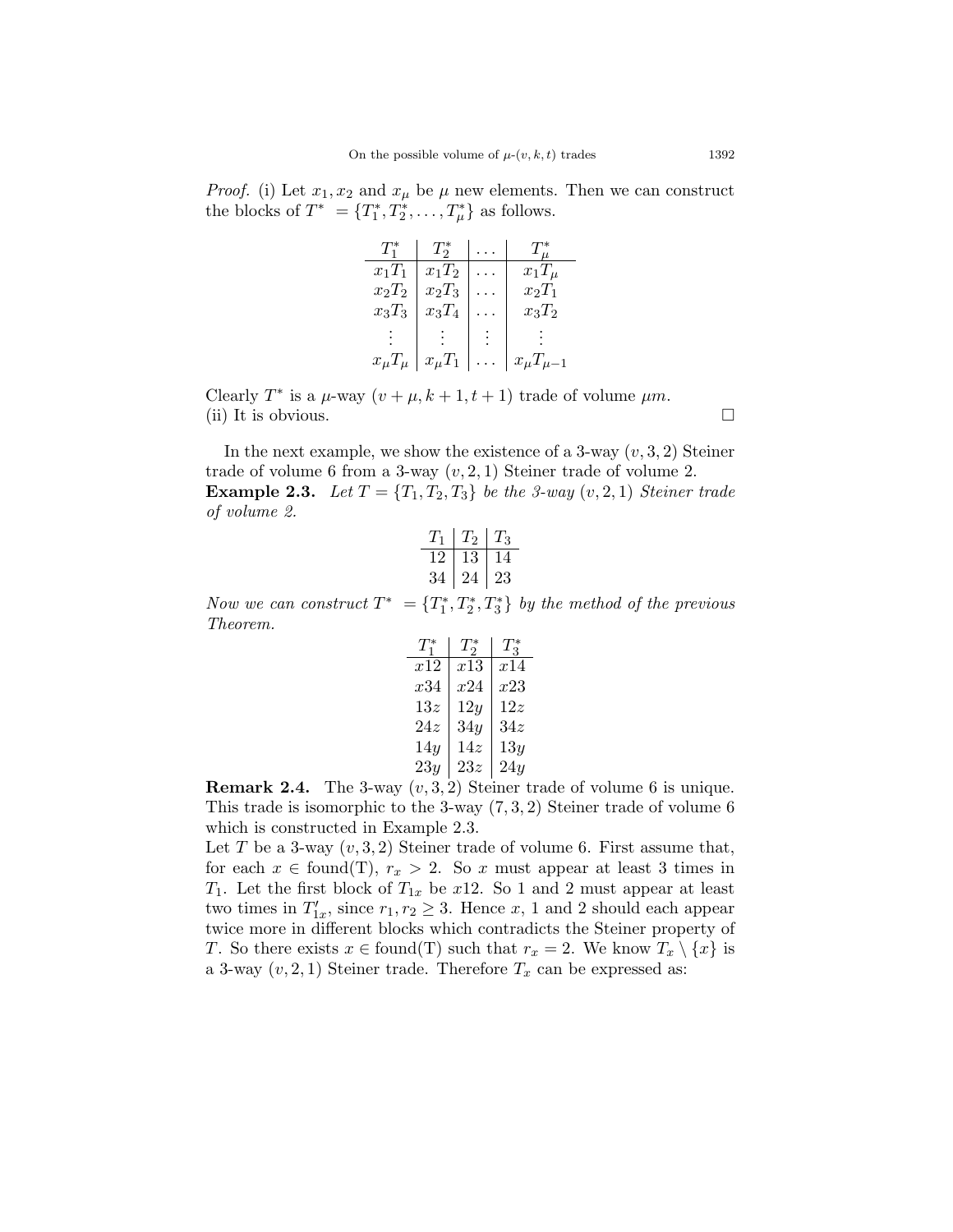1393 Rashidi and Soltankhah

$$
\begin{array}{c|c|c}\nT_{1x} & T_{2x} & T_{3x} \\
\hline\nx12 & x13 & x14 \\
x34 & x24 & x23\n\end{array}
$$

Thus the pairs 13*,* 24*,* 14 and 23 must appear in distinct blocks of *T*<sub>1</sub>. Since *T* is a 3-way  $(v, 3, 2)$  Steiner trade, we conclude that a 3-way (*v,* 3*,* 2) Steiner trade of volume 6 has the following structure.

| T1   | Тž  | $T_3$ |
|------|-----|-------|
| x12  | x13 | x14   |
| x34  | x24 | x23   |
| 13z  | 12y | 12z   |
| 24 z | 34y | 34z   |
| 14y  | 14z | 13y   |
| 23y  | 23z | 24y   |

<span id="page-7-2"></span>**Theorem 2.5.**  $S_\mu(2,k) \subseteq \mathbb{N} \setminus \{1,2,3,4,5\}, k \geq 3.$ 

*Proof.* We know  $S_2(2, k) = \mathbb{N} \setminus \{1, 2, 3, 5\}$  (see [[12\]](#page-15-1)). So  $S_u(2, k) \subseteq$ N *\ {*1*,* 2*,* 3*,* 5*}*.

The  $(v, k, 2)$  trade of volume 4 has unique structure (see [[12\]](#page-15-1)). If there exists a 3-way  $(v, k, 2)$  trade  $T = \{T_1, T_2, T_3\}$  of volume 4, then  $(T_1, T_2)$ ,  $(T_2, T_3)$  and  $(T_1, T_3)$  are three  $(v, k, 2)$  trades of volume 4 and it is a contradiction, because the structure of  $(v, k, 2)$  trade of volume 4 is unique.  $\Box$ 

#### 3. **3-way Steiner trades**

In this section we characterize  $S_{3s}(1, k)$ ,  $S_{3s}(2, 3)$  and  $S_{3s}(2, 4)$ . First, we state some of the results in [[16\]](#page-15-12) which are needed in the sequel. Let  $D(v, k)$  be the maximum number of  $STS(v)$ s that can be constructed on a set with cardinality *v* such that any two *ST S*(*v*)s intersect exactly in the same *k* blocks.

<span id="page-7-1"></span>**Theorem 3.1.** [[16\]](#page-15-12)  $D(v, b_v - 7) = 2$  *for every*  $v \ge 7$ *;*  $v \ne 9$ *.* 

<span id="page-7-0"></span>**Theorem 3.2.** [\[5\]](#page-15-13) *Any partial Steiner triple system of order v can be embedded in a Steiner triple system of order*  $w$  *if*  $w \equiv 1,3 \pmod{6}$  and  $w \geq 2v + 1$ .

<span id="page-7-3"></span>**Theorem 3.3.**  $7 \notin S_{3s}(2,3)$ *.* 

*Proof.* Let  $T = \{T_1, T_2, T_3\}$  be a 3-way  $(v, 3, 2)$  Steiner trade of volume 7. It is obvious that  $T_1$  is a partial Steiner triple system. So by Theorem [3.2](#page-7-0), *T*<sub>1</sub> can be embedded in a  $STS(v') = D$ , where  $v' \geq 2$  [found(T)|+1  $\geq 13$ . Then *D*,  $D' = D + T_2$  and  $D'' = D + T_3$  are three  $\overline{STS}(v)$ s which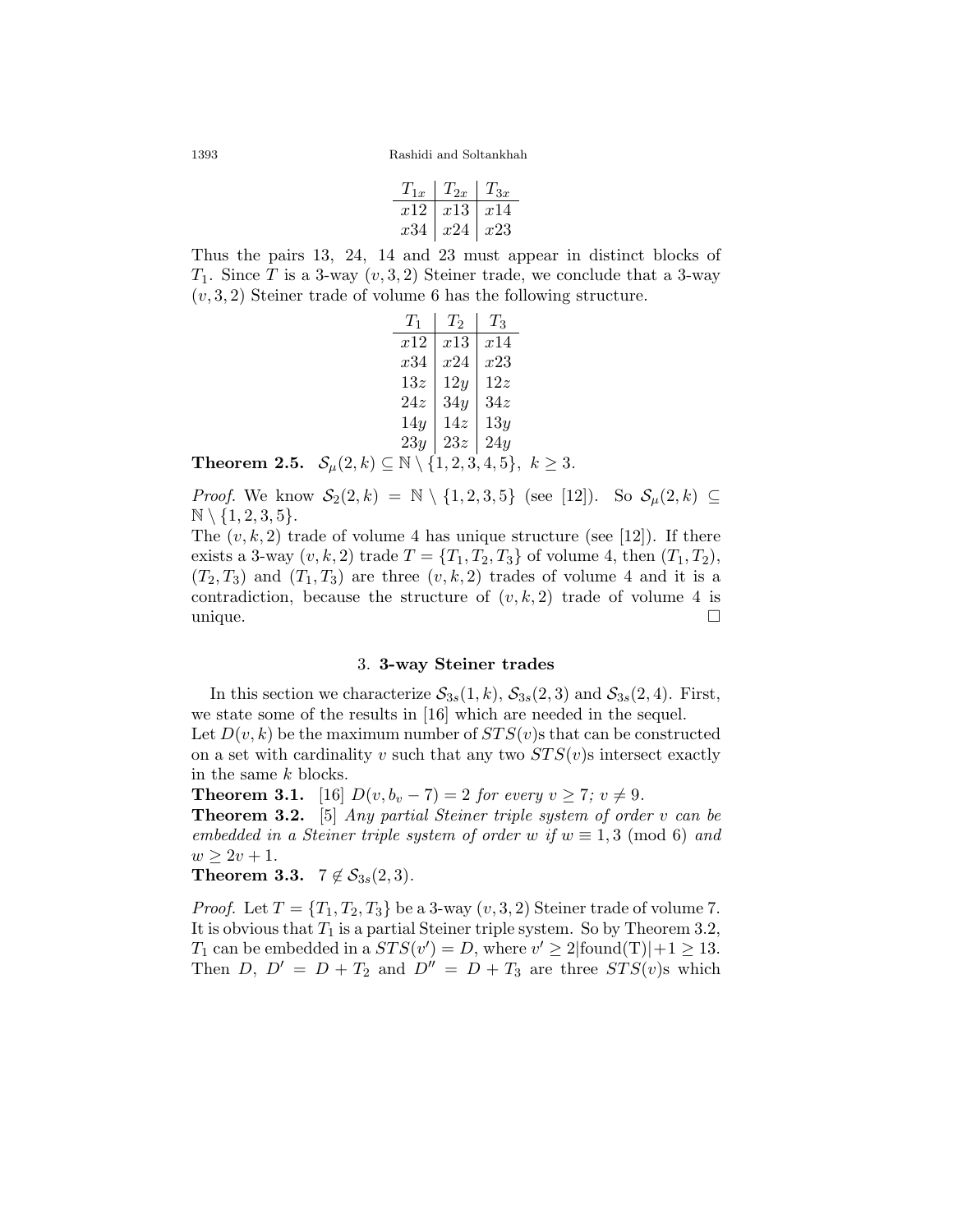intersect in the same set of  $b<sub>v</sub>$  − 7 blocks. But this is impossible by Theorem [3.1](#page-7-1).  $\Box$ 

<span id="page-8-0"></span>**Theorem 3.4.**  $S_{3s}(1,k) = \mathbb{N} \setminus \{1\}, k \geq 2$ .

*Proof.* We know the complete graph  $K_{2m}$  has  $2m-1$  disjoint 1-factors. If we take three 1-factors  $F_1$ ,  $F_2$  and  $F_3$  as  $T_1$ ,  $T_2$  and  $T_3$  respectively, then  $T = \{T_1, T_2, T_3\}$  is a 3-way  $(2m, 2, 1)$  trade of volume m.

For  $k \geq 3$ , let *T* be a 3-way  $(v, 2, 1)$  Steiner trade of volume *m* and *A* be a  $(k-2)m$ -set disjoint from found(T). Set a partition of *A* to  $(k-2)$ subsets  $A_1, \ldots, A_m$ . Then by adding  $A_i$  ( $1 \leq i \leq m$ ) to the *i*-th block of *T*, we obtain a 3-way  $(v, k, 1)$  Steiner trade.  $\Box$ 

**Example 3.5.** *A 3-way* (4*,* 2*,* 1) *Steiner trade of volume 2 is.*

|    | 1 <sub>2</sub> | $T_{3}$ |
|----|----------------|---------|
| 13 | 4              | י ו     |
| 24 | 23             | 34      |

*A 3-way* (8*,* 4*,* 1) *Steiner trade of volume 2 is.*

| Ίì                                                            | $T_2$                                  | $T_3$                                                   |
|---------------------------------------------------------------|----------------------------------------|---------------------------------------------------------|
|                                                               | $x_1x_213 \mid x_1x_214 \mid x_1x_212$ |                                                         |
|                                                               | $x_3x_424   x_3x_423   x_3x_434$       |                                                         |
| $\mathbb{R}$ $\mathbb{R}$ $\mathbb{R}$ $\mathbb{R}$<br>$\sim$ | <u>ദേര വ</u>                           | $\rightarrow$ $\rightarrow$ $\rightarrow$ $\rightarrow$ |

<span id="page-8-1"></span>**Theorem 3.6.**  $S_{3s}(2,3) = \mathbb{N} \setminus \{1,2,3,4,5,7\}$ .

*Proof.* By Theorem [2.2](#page-5-0) (ii) and Theorem [3.4](#page-8-0) there exists a 3-way  $(v, 3, 2)$ Steiner trade of volume  $3m$  ( $m > 2$ ). Note that the 3-way ( $2m, 2, 1$ ) Steiner trades of volume *m* constructed in Theorem [3.4](#page-8-0) are 1-solely balanced. The existence of a 3-way  $(v, 3, 2)$  Steiner trade of volumes  $3m+1$ and  $3m+2$ , can be proved by using the following two recursive relations:  $(i)$  3*m* + 1 = 3(*m* − 3) + 10 *m* − 3 ≥ 2;

(ii)  $3m + 2 = 3(m - 2) + 8$   $m - 2 \ge 2$ .

These constructions, together with 3-way (*v,* 3*,* 2) Steiner trades of volumes: 8, 10, 11 and 13 suffice to prove the existence.

We can see a 3-way  $(v, 3, 2)$  Steiner trade of volume 8 and 13 in Example [1.3.](#page-3-0)

Consider three  $STS(v)$ s intersecting in  $b_v - m$  blocks, where  $b_v = \frac{v(v-1)}{6}$ . The remaining set of blocks form a 3-way  $(v', 3, 2)$  Steiner trade of volume *m*. We know that there exist three *ST S*(9)s which intersect in  $b_9 - 11 = 12 - 11 = 1$  block and three *STS*(*v*)s which intersect in  $b_v - 10$ blocks for *v* ≥ 19 (see [[17](#page-15-5)]). So  $\{10, 11\} \subseteq S_{3s}(2, 3)$ .

The non-existence of Steiner trades of volumes 1*,* 2*,* 3*,* 4*,* 5 and 7 can be concluded from Theorems [2.5](#page-7-2) and [3.3.](#page-7-3)  $\Box$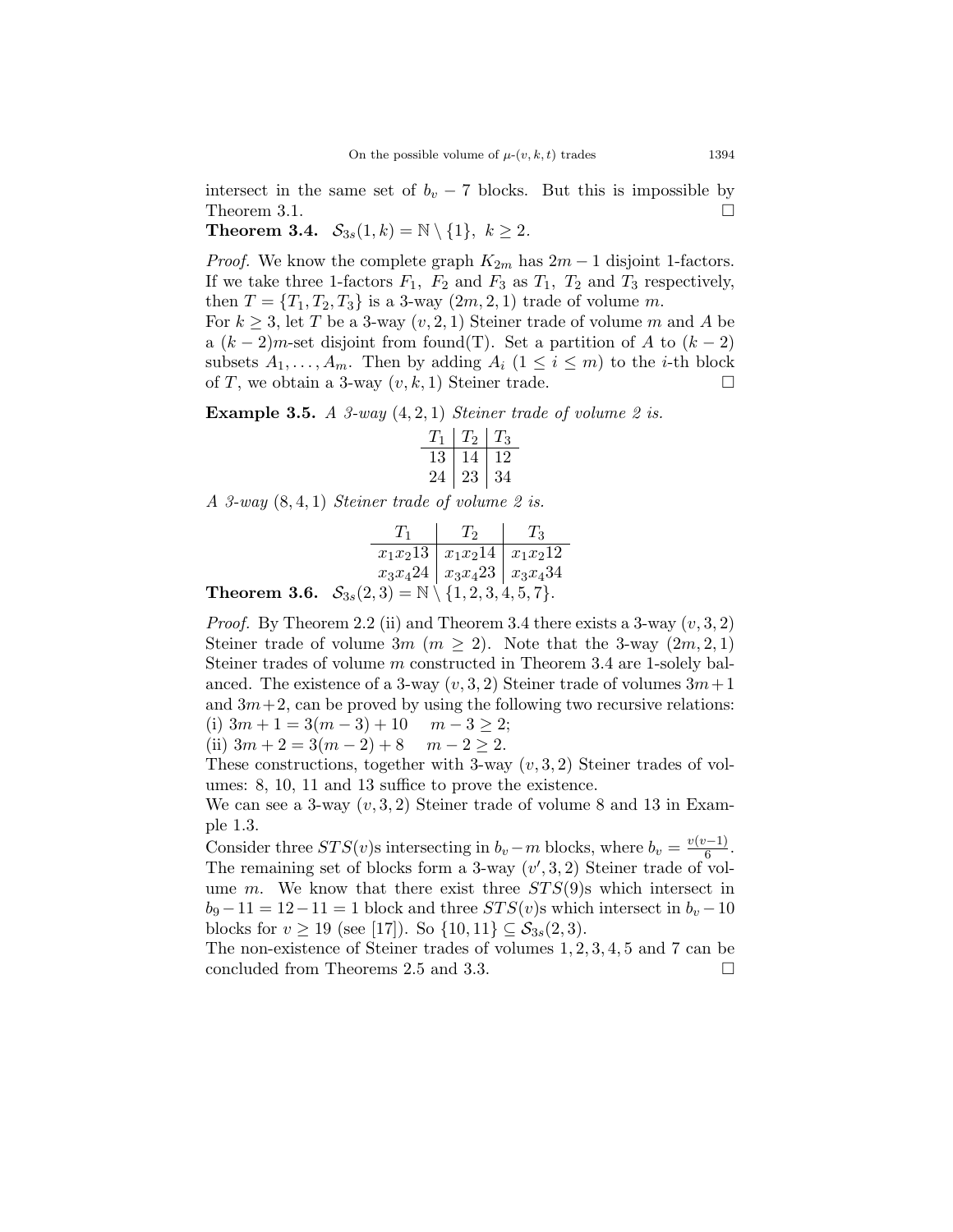<span id="page-9-0"></span>**Theorem 3.7.**  $S_{3s}(2, k) \subseteq \mathbb{N} \setminus \{1, 2, ..., 2k - 1\}$  *for*  $k \geq 4$ *.* 

*Proof.* Let  $T = \{T_1, T_2, T_3\}$  be a 3-way  $(v, k, 2)$  Steiner trade of volume *m*. Let for each  $x \in$  found(T)  $r_x \geq 3$ , and  $a_1, \ldots, a_k$  be a block in  $T_1$ . Corresponding to each  $a_i$ , there exist two other blocks in  $T_1$ , which contain  $a_i$   $(1 \leq i \leq k)$  but not  $a_j$   $(j \neq i)$  (Since *T* is a Steiner trade).  $T_1$  must contain at least  $2k + 1$  blocks.

Now let there exists  $x \in$  found(T), such that  $r_x = 2$ , then  $T_x$  is a 3-way  $(v, k, 1)$  Steiner trade. So  $(T_{1x}, T_{2x})$  has the following form from [[12](#page-15-1)].

$$
\begin{array}{c|c|c}\nT_{1x} & T_{2x} \\
\hline\nS_1S_3S_5 & S_1S_4S_5 \\
S_2S_4S_5 & S_2S_3S_5\n\end{array}
$$

with  $S_i \subseteq V$  for  $i = 1, \dots, 5$ .  $|S_1| = |S_2| \ge 1, |S_3| = |S_4| \ge 1, S_i \cap S_i = \phi$ for all  $i \neq j$ , and  $|S_1| + |S_3| + |S_5| = k$ .

Since *T* is a 3-way  $(v, k, 2)$  Steiner trade and  $r_x = 2$ , therefore  $S_5 = \{x\}$ . Without loss of generality, let

 $S_1S_3 = a_2a_3a_4 \ldots a_k$  and  $S_2S_4 = b_2b_3b_4 \ldots b_k$ . So there exists *i* such that

 $S_1 S_4 = a_2 \dots a_i b_{i+1} \dots b_k$  and  $S_2 S_3 = b_2 \dots b_i a_{i+1} \dots a_k$ . Then corresponding to each pair  $a_p b_q$  and  $b_p a_q$  in  $T_2$ ,  $2 \leq p \leq i$  and  $i + 1 \leq q \leq k$ , there must exist  $2(i-1)(k-i)$  blocks in  $T_1$ .

We know that there does not exist a repetitive block in  $T_3$ . So  $a_2$ must appear in  $T_3$  with some  $b_j, j \notin \{i+1,\ldots,k\}$  or with some  $a_j, j \in$  $\{i+1,\ldots,k\}$  (one block of  $T_{3x}$  contains  $a_2$  and  $b_{i+1} \ldots b_k$ ). In the first case we have at least one block for  $a_2b_j$  in  $T_1$ . if the second case happen, we have  $k - i$  blocks for  $a_jb_r$   $r \in \{i+1,\ldots,k\}$ . Therefore in two cases, there exists at least another block in  $T_1$ . We have the same situation for *b*2. Then we have:

$$
|T_1| \ge 2 + 2(i - 1)(k - i) + 2 \ge 2k - 2 + 2 = 2k.
$$

So the volume of 3-way  $(v, k, 2)$  Steiner trade is at least  $2k$ .  $\Box$ 

The 3-way  $(v, k, 1)$  Steiner trades  $(k \geq 3)$ , which were constructed in Theorem [3.4,](#page-8-0) are not 1-solely balanced. But for  $k = 3$  by using the idea of Kirkman triple systems, in the following theorem we introduce a 3-way (*v,* 3*,* 1) Steiner trade 1-solely balanced.

<span id="page-9-1"></span>**Theorem 3.8.** *There exists a 3-way* (*v,* 3*,* 1) *Steiner trade which is 1-solely balanced of volume*  $m (m \geq 3)$ .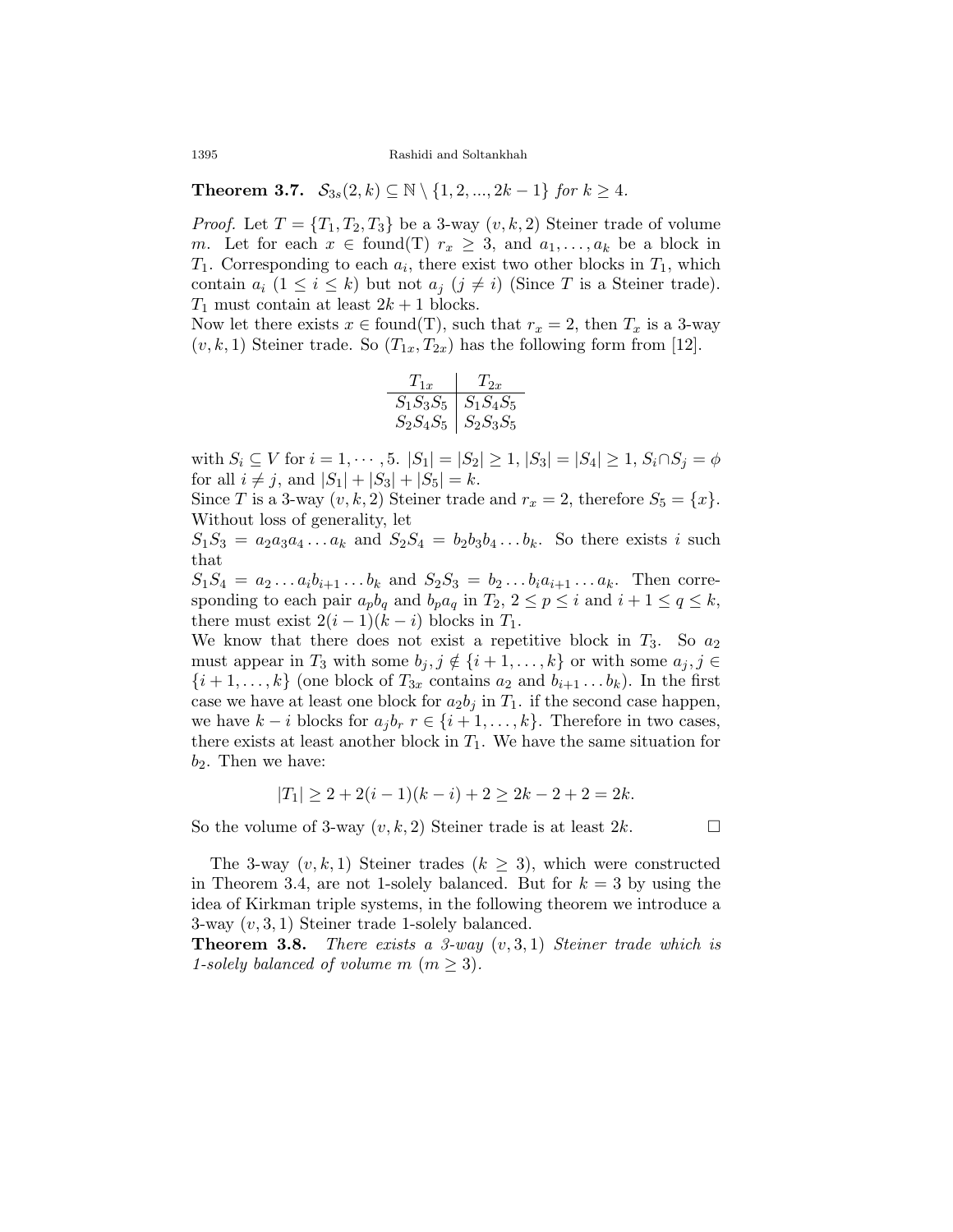*Proof.* We know that, there exists a  $KTS(v)$  if and only if  $v \equiv 3 \pmod{6}$  $v \equiv 3 \pmod{6}$  $v \equiv 3 \pmod{6}$  [6]. For  $m = 2k + 1$ , consider a  $KTS(3m)$ . Let  $P_1, P_2, P_3$ , be three parallel classes of  $KTS(3m)$ . We can construct a 3-way  $(v, 3, 1)$  Steiner trade 1-solely balanced of volume *m* as follows.

$$
\begin{array}{c|c|c}\nT_1 & T_2 & T_3 \\
\hline\nP_1 & P_2 & P_3\n\end{array}
$$

For  $m = 2k$ , consider two 3-way  $(v, 3, 1)$  Steiner trades 1-solely balanced *T* and *T ′* of odd volumes with disjoint foundations, then *T* + *T ′* is a 3-way (*v,* 3*,* 1) Steiner trade 1-solely balanced of volume *m*, except for  $m = 4$ , which we handle below.

| $T_{\rm 1}$ | $T_2$ | $T_3$ |
|-------------|-------|-------|
| 123         | 147   | 158   |
| 456         | 25a   | 24c   |
| 789         | 8b6   | 7b3   |
| abc         | 39c   | 69a   |

<span id="page-10-0"></span>**Theorem 3.9.**  $S_{3s}(2,4) = \mathbb{N} \setminus \{1,2,3,4,5,6,7\}.$ 

*Proof.* By Theorem [3.7,](#page-9-0)  $S_{3s}(2,4) \subseteq \mathbb{N} \setminus \{1,2,3,4,5,6,7\}.$ By Theorem [3.8](#page-9-1) and Theorem [2.2](#page-5-0) (ii), there exists a 3-way  $(v, 4, 2)$ Steiner trade of volume  $3m$  for  $m \geq 3$ .

The existence of a 3-way  $(v, 4, 2)$  Steiner trade of volumes  $3m + 1$  and  $3m + 2$ , can be proved by using the following two recursive relations:  $3m + 1 = 3(m - 3) + 10$   $m - 3 \ge 3;$  $3m + 2 = 3(m - 2) + 8$   $m - 2 \ge 3$ .

These constructions, together with the 3-way (*v,* 4*,* 2) Steiner trades of volumes: 8, 10, 11, 13, 14, 16 suffice to prove the existence.

Later we handle the trades of volumes  $m = 8, 10, 11, 13, 14$  and 16 (see appendix).  $\Box$ 

**Example 3.10.** In this example we construct a 3-way  $(9, 3, 1)$  trade of volume 3 from a KTS(9). Then we obtain a 3-way (12*,* 4*,* 2) Steiner trade of volume 9 from it.

 $KTS(9)$ :

□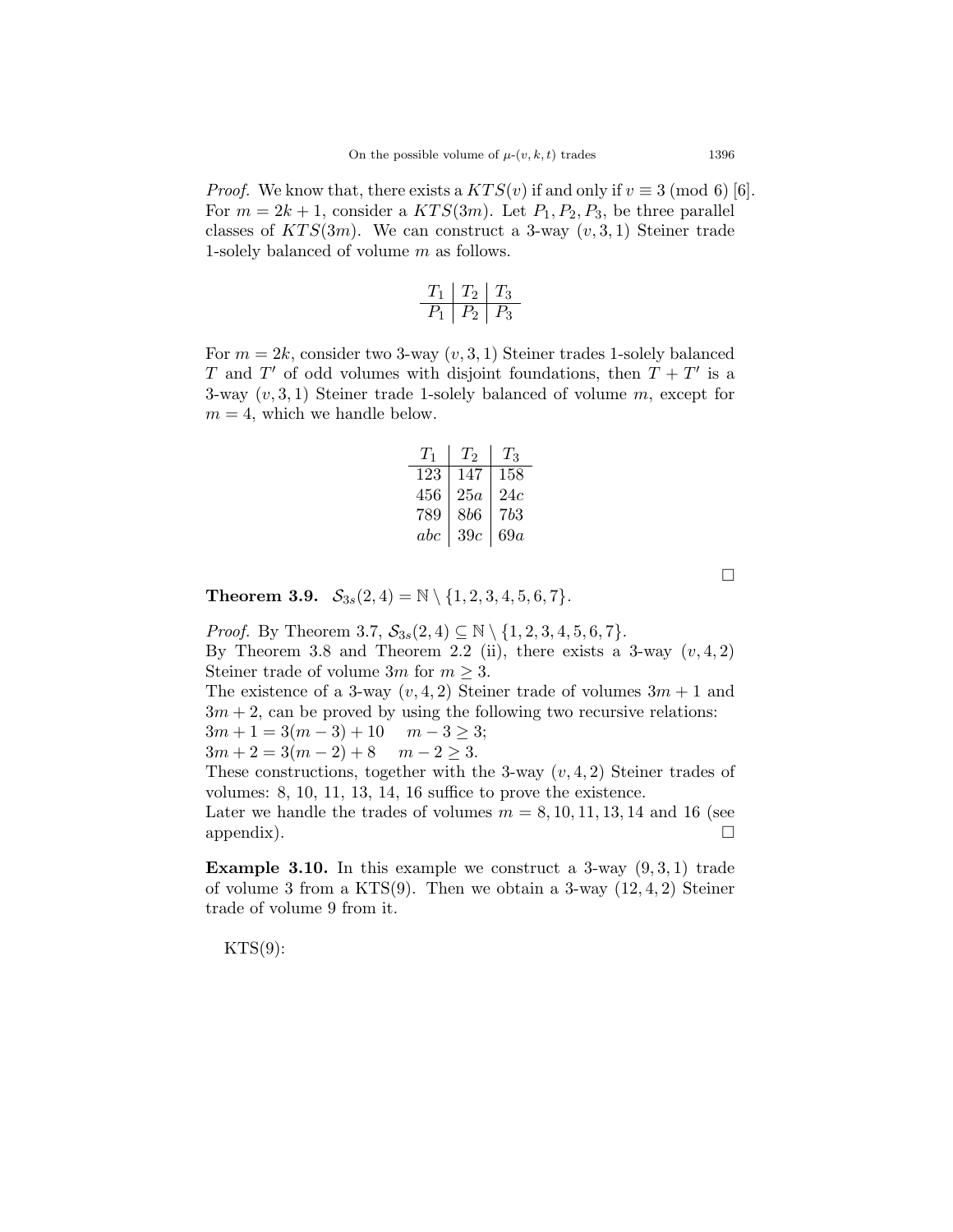1397 Rashidi and Soltankhah

| $P_1$ | $P_2$ | $P_{3}$ | $P_{4}$ |
|-------|-------|---------|---------|
| 123   | 147   | 159     | 168     |
| 456   | 258   | 267     | 249     |
| 789   | -369  | 348     | 357     |

the 3-way  $(9, 3, 1)$  trade of volume 3:

| Ίì  | $T_2$ | $T_3$ |
|-----|-------|-------|
| 123 | 147   | 159   |
| 456 | 258   | 267   |
| 789 | 369   | 348   |

the 3-way  $(12, 4, 2)$  Steiner trade of volume 9:

| $T_{1}$ | $T_2$        | $T_{3}$      |
|---------|--------------|--------------|
| x123    | x147         | x159         |
| x456    | x258         | x267         |
| x789    | x369         | x348         |
| y147    | y159         | y123         |
| y258    | y267         | y456         |
| y369    | y348         | y789         |
| z159    | 2123         | 2147         |
| z267    | 2456         | z258         |
| 2348    | <i>z</i> 789 | <i>z</i> 369 |

# 4. **3-way** (*v, k,* 2) **trades**

In the previous section we observed that  $S_{3s}(1, k) = \mathbb{N} \setminus \{1\}$  for  $k \geq 2$ . So  $S_3(1,k) = \mathbb{N} \setminus \{1\}$  for  $k \geq 2$ . In this section we investigate the spectra  $S_3(2,3)$  and  $S_3(2,k)$ .

<span id="page-11-0"></span>**Theorem 4.1.** *If there exists a 3-way* (*v,* 3*,* 2) *trade of volume 7, then it is a 3-way* (*v,* 3*,* 2) *Steiner trade.*

*Proof.* Let  $T = \{T_1, T_2, T_3\}$  be a 3-way  $(v, 3, 2)$  trade of volume 7. We prove that there does not exist any pair  $x, y \in \text{found}(T)$  with  $\lambda_{xy} \geq 2$ . First, Suppose that  $\lambda_{xy} \geq 3$ .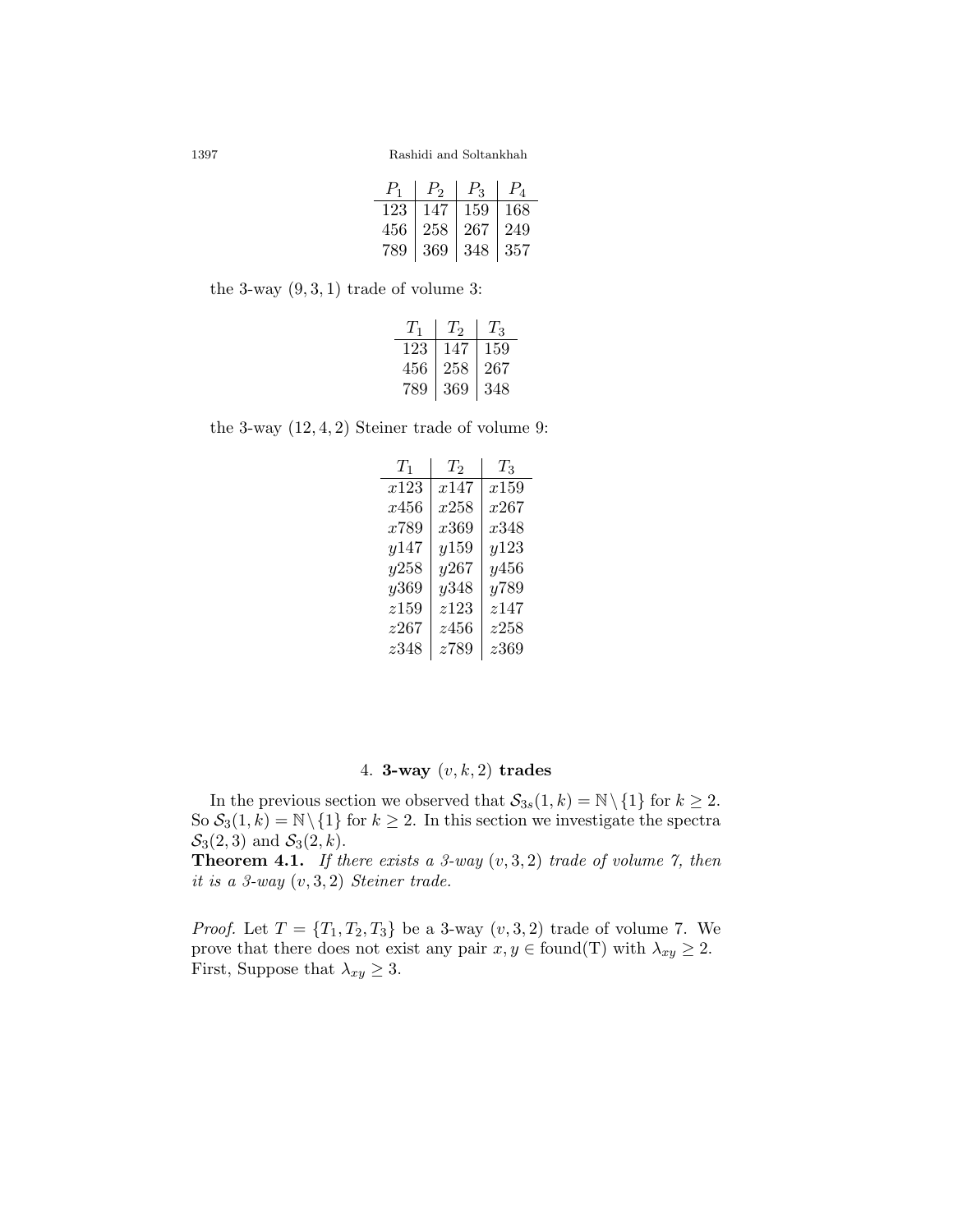| $\scriptstyle T_1$ | $\scriptstyle T_2$ | $\scriptstyle T_3$ |
|--------------------|--------------------|--------------------|
| $xyz_1$            | $xyz_4$            | $xyz_7$            |
| $xyz_2$            | $xyz_5$            | $xyz_8$            |
| $xyz_3$            | $xyz_6$            | $xyz_9$            |
|                    |                    |                    |
|                    |                    |                    |
|                    |                    |                    |
|                    |                    |                    |

The pairs  $xz_i$  for  $i = 4...9$  must appear in the blocks of  $T_1$ . So the element *x* must appear three times more in  $T_1$  and therefore  $r_x \geq 6$ . But  $r_x \neq 6,7$  for all  $x \in$  found(T). Because  $T_x$  and  $T'_x$  are trades of volume  $r_x$  and  $m - r_x$ . We know that there does not exist any trade of volume one.

If  $\lambda_{xy} = 2$  then *T* has the following form.

| $\scriptstyle T_1$ | $\scriptstyle T_2$ | $T_3$   |
|--------------------|--------------------|---------|
| $xyz_1$            | $xyz_3$            | $xyz_6$ |
| $xyz_2$            | $xyz_4$            | $xyz_5$ |
|                    |                    |         |
|                    |                    |         |
|                    |                    |         |
|                    |                    |         |
|                    |                    |         |

The pairs  $xz_i$  for  $i = 3, \ldots, 6$  must appear in the blocks of  $T_1$ . So  $r_x, r_y \geq 4.$ 

| $T_1$            | $\scriptstyle T_2$ | $T_3$            |
|------------------|--------------------|------------------|
| $xyz_1$          | $xyz_3$            | $xyz_6$          |
| $xyz_2$          | $xyz_4$            | $xyz_5$          |
| $x$ -            | $\boldsymbol{x}$   | $\,x\,$          |
| $\boldsymbol{x}$ | $\boldsymbol{x}$   | $\boldsymbol{x}$ |
| Y                | Ч                  | Y                |
| Ч                | Y                  | у                |
|                  |                    |                  |

It is obvious that the 3rd and 4th blocks of *T*1, also the 4th and 5th blocks of  $T_1$  contain the elements  $z_i$  for  $i = 3, \ldots, 6$ . Hence the 7th block of  $T_1$  contains  $z_1$  and  $z_2$ , because the order of each element is at least two.

Now there exists an empty place in the last block of  $T_1$ . By the previous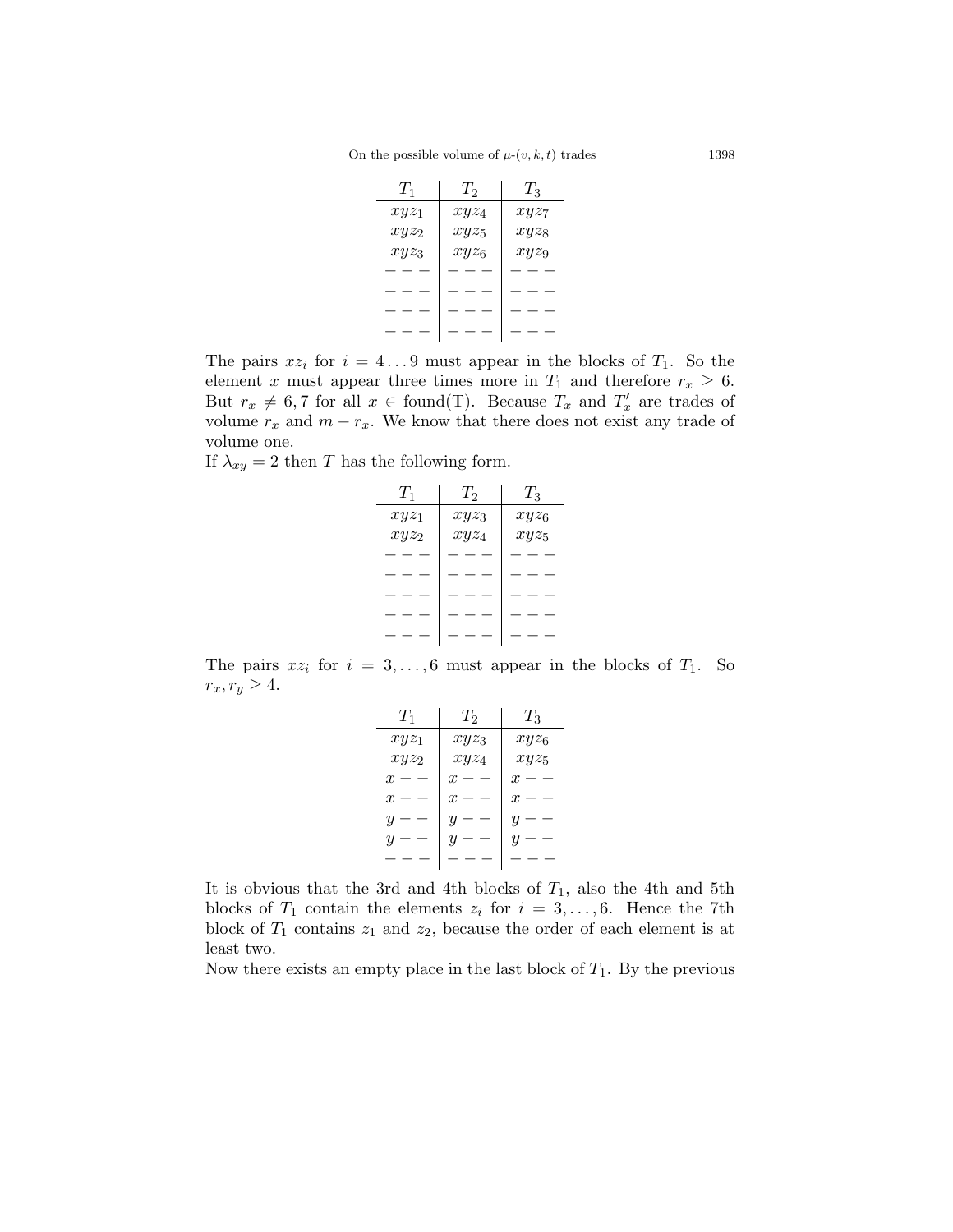<span id="page-13-0"></span>reason, there does not exist any new element in this place. If one of the elements  $x, y$  and  $z_i, i = 1, \ldots, 6$  appears in this place (Name it *w*), then the pair  $z_1w$  must appear in the blocks of  $T_2(T_3)$  which is impossible.  $\Box$ **Theorem 4.2.**  $S_3(2,3) = \mathbb{N} \setminus \{1, 2, 3, 4, 5, 7\}$ *.* 

*Proof.* The conclusion follows from Theorems [4.1,](#page-11-0) [2.5](#page-7-2), and [3.6](#page-8-1).  $\Box$ 

**Theorem 4.3.**  $S_3(2, k)$  *contains*  $\mathbb{N} \setminus \{1, 2, 3, 4, 5\}$ *, except possibly 7.* 

*Proof.* We have a 3-way  $(v, 3, 2)$  trade of volume  $m, m \in \mathbb{N} \setminus \{1, 2, 3, 4, 5, 7\}$ from Theorem [4.2](#page-13-0). Let *A* be a  $(k-3)m$ -set disjoint from found(T). Set a partition of *A* to  $(k-3)$  subsets  $A_1, \ldots, A_m$ . Then by adding  $A_i$  ( $1 \leq i \leq m$ ) to the *i*-th block of *T*, we obtain a 3-way  $(v, k, 2)$  trade of volume  $m, m \in \mathbb{N} \setminus \{1, 2, 3, 4, 5, 7\}$ . The non-existence of 3-way  $(v, k, 2)$ trades of volume  $m, m \in \{1, 2, 3, 4, 5\}$  follows from Theorem [2.5.](#page-7-2)  $\Box$ 

### 5. **Appendix**

The following trades are necessary in the proof of Theorem [3.9](#page-10-0).

|         |             |             |             |                         | $T_1$   | $\, T_{2} \,$ | $T_3$       |
|---------|-------------|-------------|-------------|-------------------------|---------|---------------|-------------|
|         | $T_1$       | $T_2$       | $T_3$       |                         | 0139    | 0238          | 089c        |
|         | 124a        | 125b        | <b>124b</b> |                         | 028c    | 091c          | 0123        |
|         | 1568        | 1468        | 156c        |                         | 124a    | 987a          | 824a        |
|         | 17bc        | 17ac        | 17a8        |                         | 17bc    | 84 <i>bc</i>  | 87b3        |
| $m=8$ : | <b>235b</b> | 234a        |             | $235a \quad m=10: 235b$ |         | <b>935b</b>   | <b>295b</b> |
|         | 346c        | 356c        | 3468        |                         | 2679    | 9642          | 267c        |
|         | 378a        | <b>378b</b> | 37cb        |                         | 346c    | 376c          | 9463        |
|         | 489 $b$     | 589a        | 4c9a        |                         | 378a    | 341a          | 971a        |
|         | 59ac        | 49bc        | 59b8        |                         | 489 $b$ | <i>127b</i>   | 41cb        |
|         |             |             |             |                         | 59ac    | 52ac          | 5ca3        |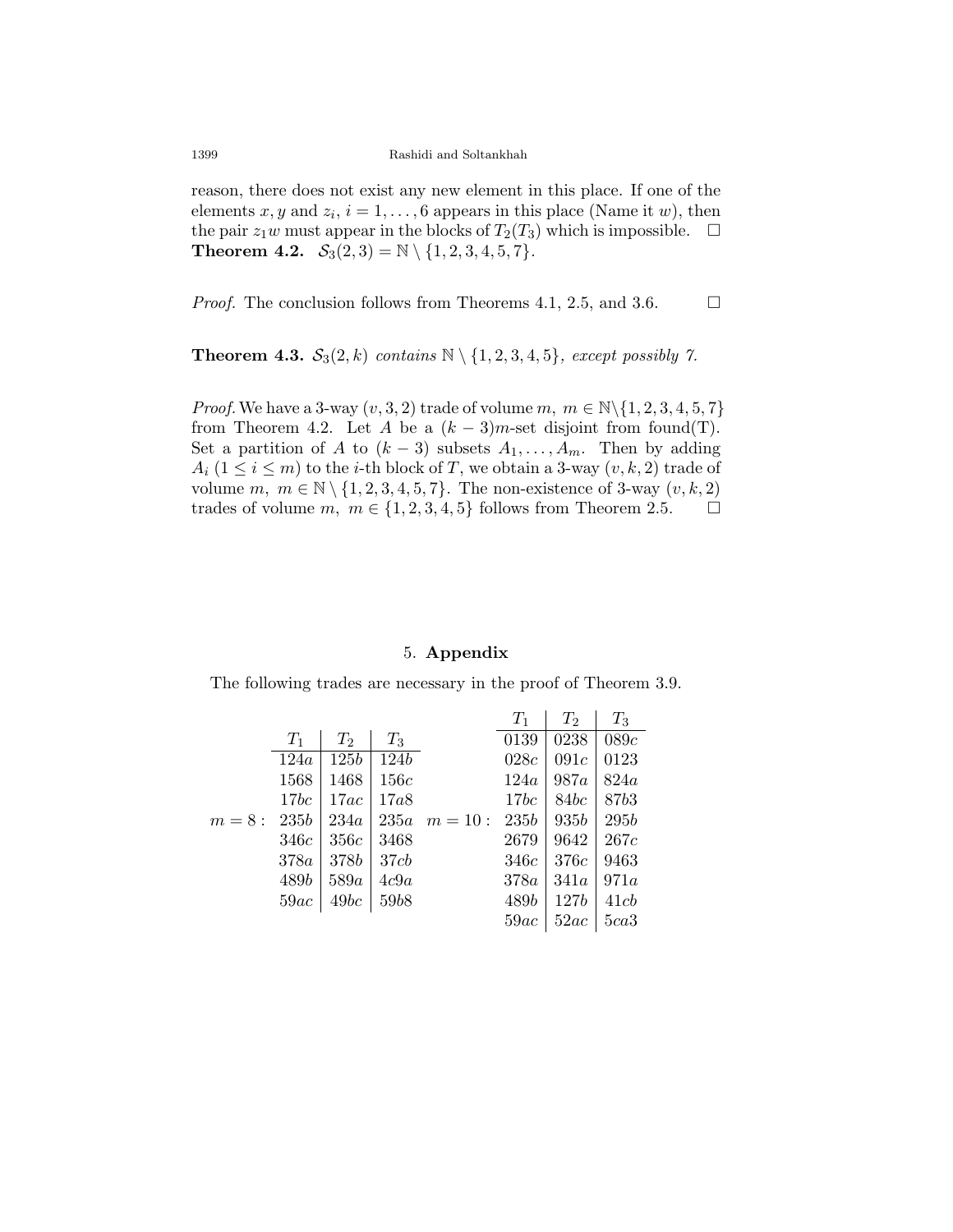|           |         |             |       |           | $T_1$       | $\scriptstyle T_2$ | $T_3$        |
|-----------|---------|-------------|-------|-----------|-------------|--------------------|--------------|
|           | $T_1$   | $T_2$       | $T_3$ |           | 0139        | 149c               | 0739         |
| $m = 11:$ | 028c    | 025c        | 0286  | $m = 13:$ | 028c        | 248c               | 328c         |
|           | 0457    | 0468        | 045b  |           | 0457        | 04b7               | 3451         |
|           | 06ab    | 07ab        | 07ac  |           | 06ab        | 46a5               | 36ab         |
|           | 1568    | 1675        | 1578  |           | 124a        | 18a0               | <b>724b</b>  |
|           | 17bc    | 18bc        | 1bc6  |           | 1568        | 1b62               | 7568         |
|           | 235b    | <b>236b</b> | 235c  |           | 17bc        | 157c               | 17ac         |
|           | 2679    | 2789        | 27b9  |           | <b>235b</b> | 835 $b$            | 205a         |
|           | 346c    | 347c        | 3476  |           | 2679        | 8679               | 2691         |
|           | 378a    | 385a        | 3b8a  |           | 346c        | 306c               | 046c         |
|           | 489 $b$ | 459b        | 89c4  |           | 378a        | 372a               | 018 <i>b</i> |
|           | 59ac    | 69ac        | 596a  |           | 489b        | 0295               | 489a         |
|           |         |             |       |           | 59ac        | b9ac               | 59bc         |
|           |         |             |       |           |             |                    |              |

|           |                  |              |             |           | $T_1$            | $T_2$       | $T_3$     |
|-----------|------------------|--------------|-------------|-----------|------------------|-------------|-----------|
|           | $T_1$            | $T_2$        | $T_3$       |           | 0456             | 1456        | 0856      |
|           | 0456             | 1456         | 2456        |           | 28ad             | 38ad        | 2bad      |
|           | 28ad             | 08ed         | 18ad        |           | 37be             | 07be        | 37fe      |
|           | 37be             | 37ba         | 37fe        |           | 19cf             | 29cf        | 19c4      |
|           | 19cf             | 29cf         | 09cb        |           | 0789             | 1789        | 07b9      |
|           | 0789             | 1789         | 2789        |           | 15bd             | 25bd        | 15fd      |
|           | 15bd             | 25bd         | 05fd        |           | 24ce             | 34ce        | 28ce      |
| $m = 14:$ | 24ce             | 04 <i>ca</i> | 14ce        | $m = 16:$ | 36af             | 06af        | 36a4      |
|           | 36af             | 36ef         | 36ab        |           | 0abc             | 1abc        | $0$ a f c |
|           | 0abc             | 1abc         | 2afc        |           | 68 <i>e</i> 1    | <b>268e</b> | 16be      |
|           | 68e1             | 268a         | 068e        |           | 257f             | 357f        | 2574      |
|           | 257f             | 057f         | <b>157b</b> |           | 349 <i>d</i>     | 049d        | 38d9      |
|           | 0 <sup>def</sup> | $1$ df a     | 2deb        |           | 0 <sup>def</sup> | 1def        | 0de4      |
|           | 147a             | 247e         | 047a        |           | 147a             | 247a        | 187a      |
|           | <b>269b</b>      | 069b         | 169f        |           | <b>269b</b>      | <b>369b</b> | 269f      |
|           |                  |              |             |           | 358c             | 058c        | 35bc      |

## **REFERENCES**

- <span id="page-14-0"></span>[1] P. Adams, E. J. Billington, D. E. Bryant, and E. S. Mahmoodian, On the possible volumes of *µ*-way Latin trades, *Aequationes Math.* **63** (2002), no. 3, 303–320.
- <span id="page-14-1"></span>[2] P. Adams, E. J. Billington, D. E. Bryant and E. S. Mahmoodian, The three-way intersection problem for Latin squares, *Discrete Math.* **243** (2002), no. 1-3, 1–19.